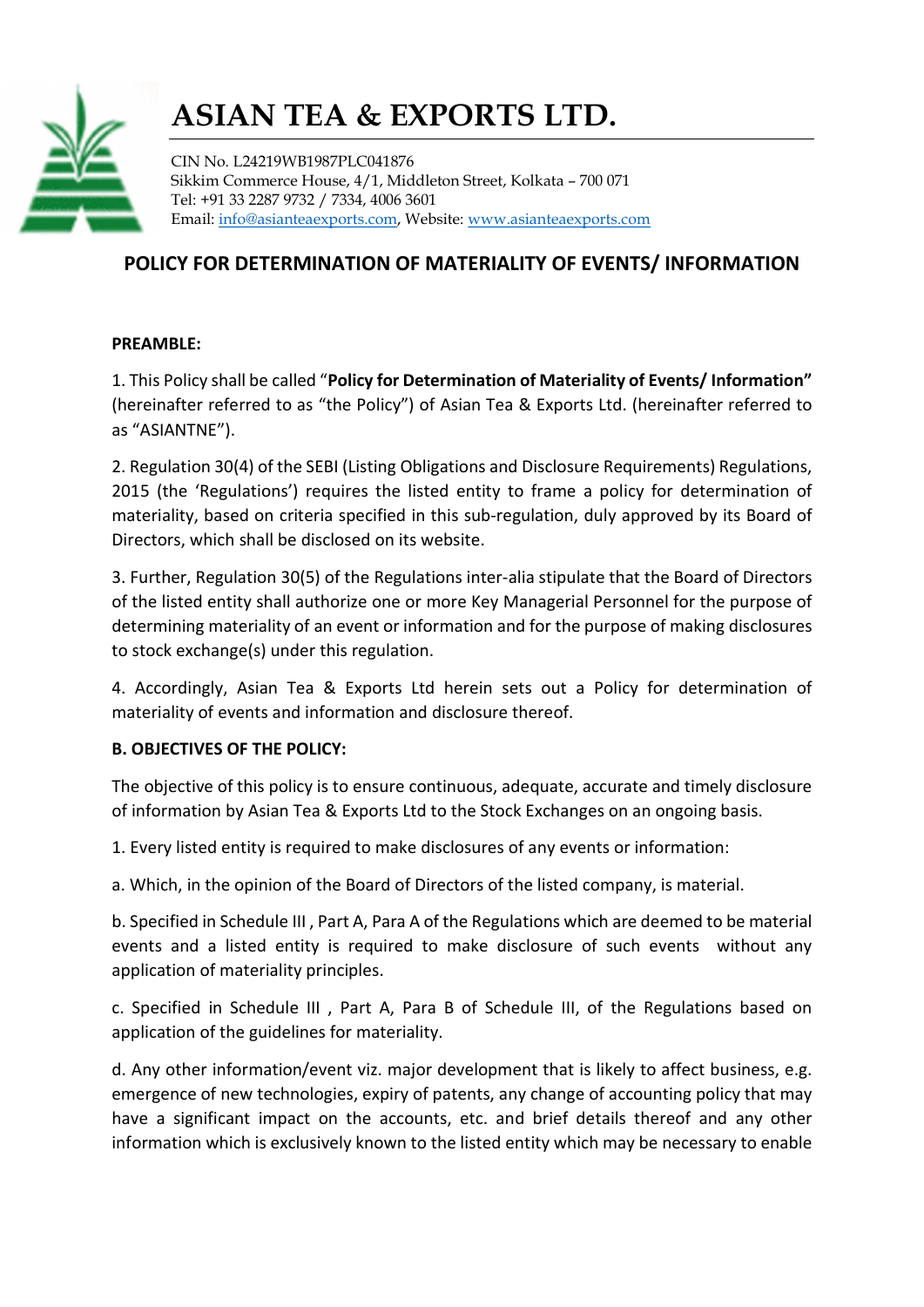

CIN No. L24219WB1987PLC041876 Sikkim Commerce House, 4/1, Middleton Street, Kolkata – 700 071 Tel: +91 33 2287 9732 / 7334, 4006 3601 Email: info@asianteaexports.com, Website: www.asianteaexports.com

the holders of securities of the listed\ entity to appraise its position and to avoid the establishment of a false market in such securities.

#### **POLICY**

#### C. DETERMINATION OF MATERIALITY

1. Materiality has to be determined on a case to case basis depending on specific facts\ and circumstances relating to the information/event. In order to determine whether

a particular event/information is material in nature, the Company shall follow the criteria as enumerated hereunder for determination of materiality of events/ information falling under Clause D.1 (a. to l. below):

(a) the omission of an event or information, which is likely to result in discontinuity or alteration of event or information already available publicly;

or

(b) the omission of an event or information which is likely to result in significant market reaction if the said omission came to light at a later date;

(c) In case where the criteria specified in sub-clauses (a) and (b) above are not applicable, an event/information may be treated as being material if in the opinion of the Board of Directors of the Company, the event / information is considered material.

2. For evaluation of any event/information not covered in Clause D.1 (a to l) as mentioned below, the following quantitative criteria can be applied for evaluation of materiality:

#### Quantitative Criteria:

Materiality shall become applicable to an event/ information where the value involved or the impact exceeds 10% of the total revenue or exceeds 20% of the net worth (lower threshold shall be taken as a trigger). The above threshold shall be determined on the basis of audited consolidated financial statements of last audited financial year.

#### D. CLASSIFICATION OF MATERIAL EVENTS/INFORMATION

### 1. The following illustrative list of event/s, as stated under Schedule III, Para B of Part

### A of the Regulations, shall be disclosed to the Stock Exchanges on application of the guidelines for materiality in this policy.

a) Commencement or any postponement in the date of commencement of commercial production or commercial operations of any unit/division.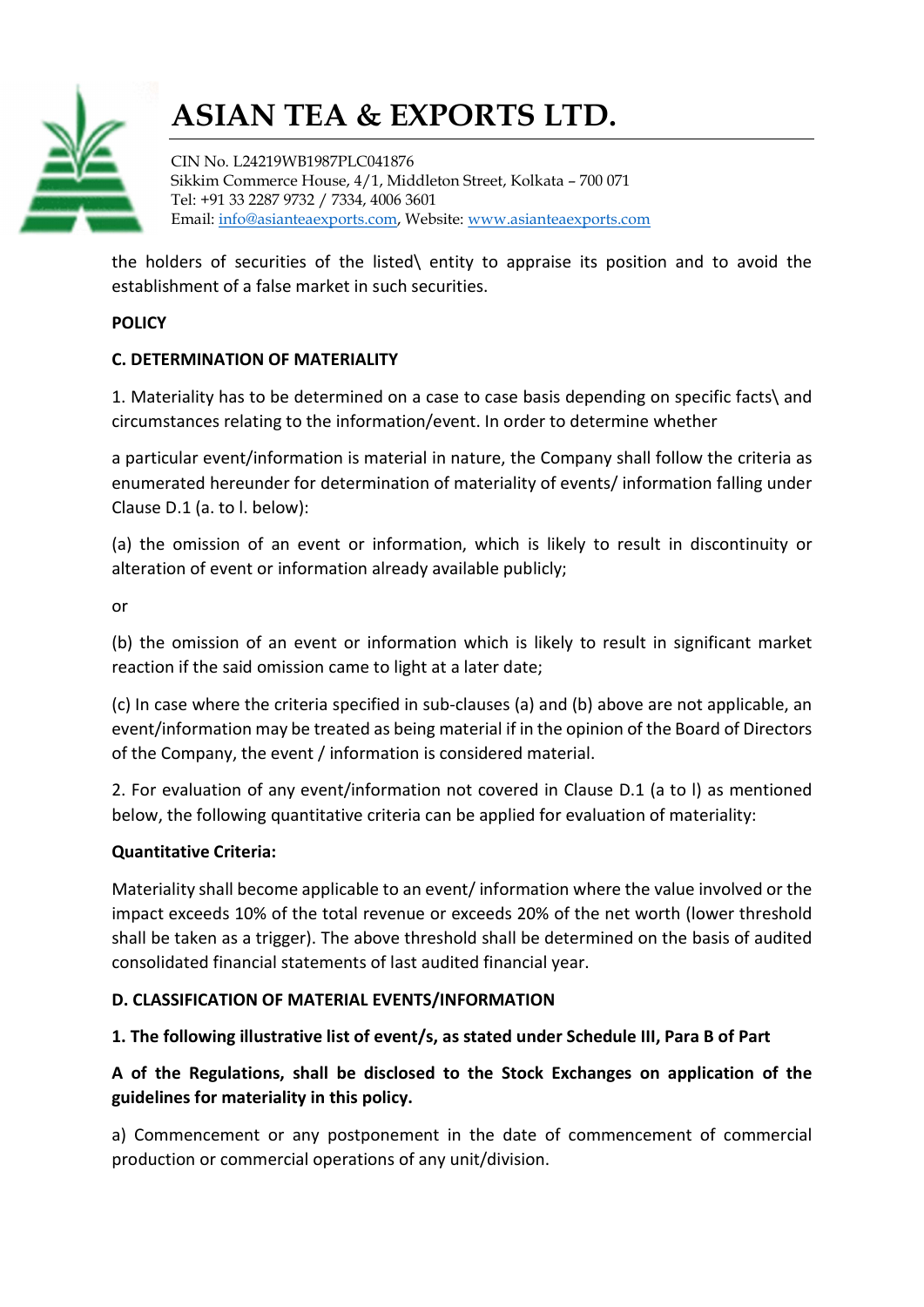

CIN No. L24219WB1987PLC041876 Sikkim Commerce House, 4/1, Middleton Street, Kolkata – 700 071 Tel: +91 33 2287 9732 / 7334, 4006 3601 Email: info@asianteaexports.com, Website: www.asianteaexports.com

b) Change in the general character or nature of business brought about by arrangements for strategic, technical, manufacturing, or marketing tie-up, adoption of new lines of business or closure of operations of any unit/division (entirety or piecemeal).

c) Capacity addition or product launch.

d) Awarding, bagging/ receiving, amendment or termination of awarded/bagged

orders/contracts not in the normal course of business.

e) Agreements (viz. loan agreement(s) (as a borrower) or any other agreement(s) which are binding and not in normal course of business) and revision(s) or amendment(s) or termination(s) thereof.

f) Disruption of operations of any one or more units or division of the listed entity due to natural calamity (earthquake, flood, fire etc.), force majeure or events such as strikes, lockouts etc.

g) Effect(s) arising out of change in the regulatory framework applicable to the listed entity

h) Litigation(s) / dispute(s) / regulatory action(s) with impact.

i) Fraud/defaults etc. by directors (other than key managerial personnel) or employees of listed entity.

j) Options to purchase securities including any ESOP/ESPS Scheme.

k) Giving of guarantees or indemnity or becoming a surety for any third party.

l) Granting, withdrawal, surrender, cancellation or suspension of key licenses or regulatory approvals.

### 2. The following event/information shall be necessarily disclosed to the Stock

### Exchanges without any application of the guidelines for materiality.

a

Explanation.- For the purpose of this sub-para, the word 'acquisition' shall mean,-

(i) acquiring control, whether directly or indirectly; or,

(ii) acquiring or agreeing to acquire shares or voting rights in, a company,

whether directly or indirectly, such that -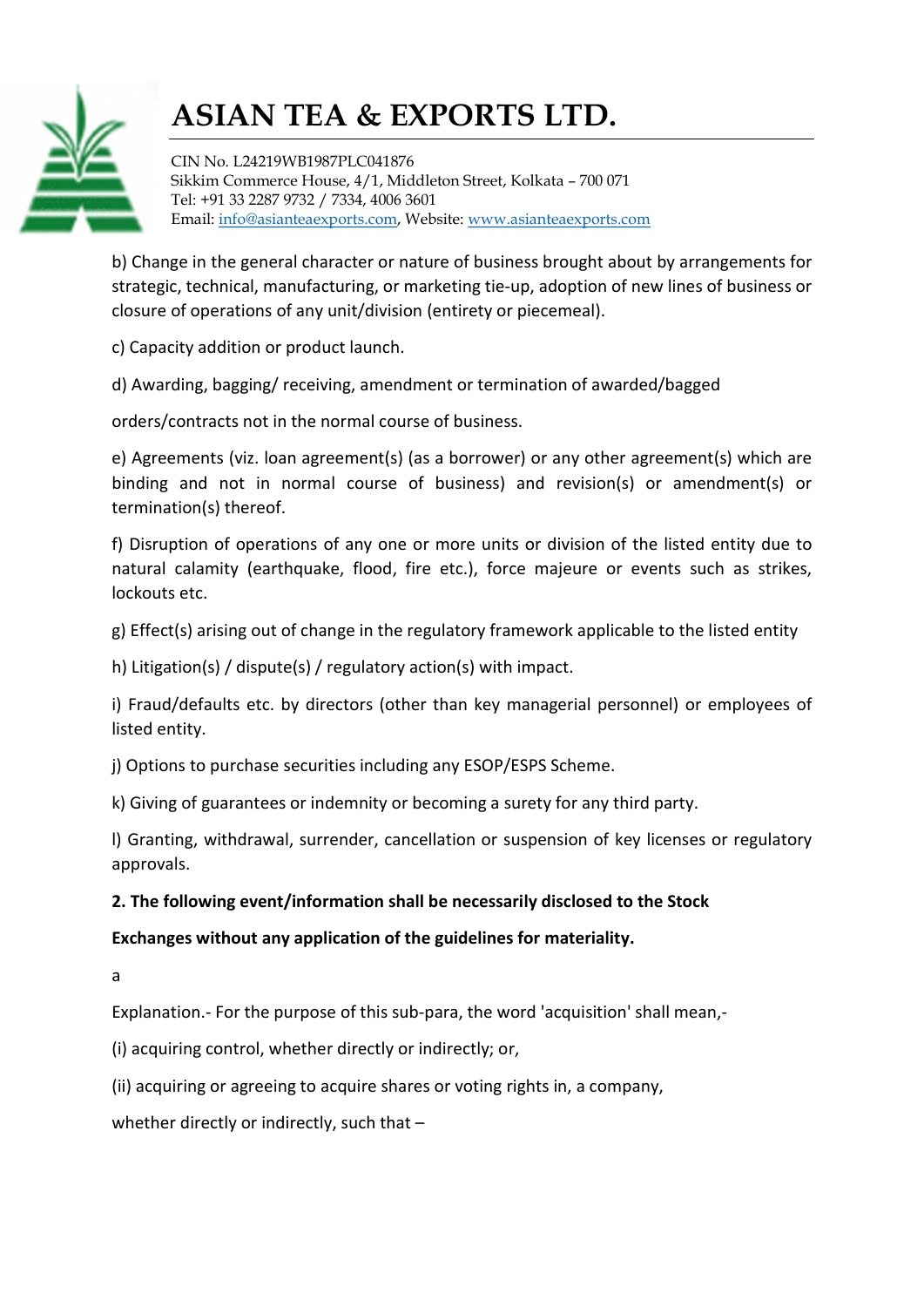

CIN No. L24219WB1987PLC041876 Sikkim Commerce House, 4/1, Middleton Street, Kolkata – 700 071 Tel: +91 33 2287 9732 / 7334, 4006 3601 Email: info@asianteaexports.com, Website: www.asianteaexports.com

(A) the listed entity holds shares or voting rights aggregating to five per cent or more of the shares or voting rights in the said company, or;

(B) there has been a change in holding from the last disclosure made under sub-clause (a) of clause (ii) of the Explanation to this sub para and such change exceeds two per cent of the total shareholding or voting rights in the said company.

b) Issuance or forfeiture of securities, split or consolidation of shares, buyback of securities, any restriction on transferability of securities or alteration in terms or structure of existing securities including forfeiture, reissue of forfeited securities, alteration of calls, redemption of securities etc.

c) Revision in Rating(s).

d) Outcome of Meetings of the Board of Directors: The listed entity shall disclose to the Exchange(s), within 30 minutes of the closure of the meeting, held to consider the following:

i) dividends and/or cash bonuses recommended or declared or the decision to pass any dividend and the date on which dividend shall be paid/dispatched;

ii) any cancellation of dividend with reasons thereof;

iii) the decision on buyback of securities;

iv) the decision with respect to fund raising proposed to be undertaken

v) increase in capital by issue of bonus shares through capitalization including the date on which such bonus shares shall be credited/dispatched;

vi) reissue of forfeited shares or securities, or the issue of shares or securities held in reserve for future issue or the creation in any form or manner of new shares or securities or any other rights, privileges or benefits to subscribe to;

vii) short particulars of any other alterations of capital, including calls;

viii) financial results;

ix) decision on voluntary delisting by the listed entity from stock exchange(s).

e) Agreements (viz. shareholder agreement(s), joint venture agreement(s), family settlement agreement(s) (to the extent that it impacts management and control of the listed entity), agreement(s)/treaty(ies)/contract(s) with media companies) which are binding and not in normal course of business, revision(s) or amendment(s) and termination(s) thereof.

f) Fraud/defaults by promoter or key managerial personnel or by listed entity or arrest of key managerial personnel or promoter.